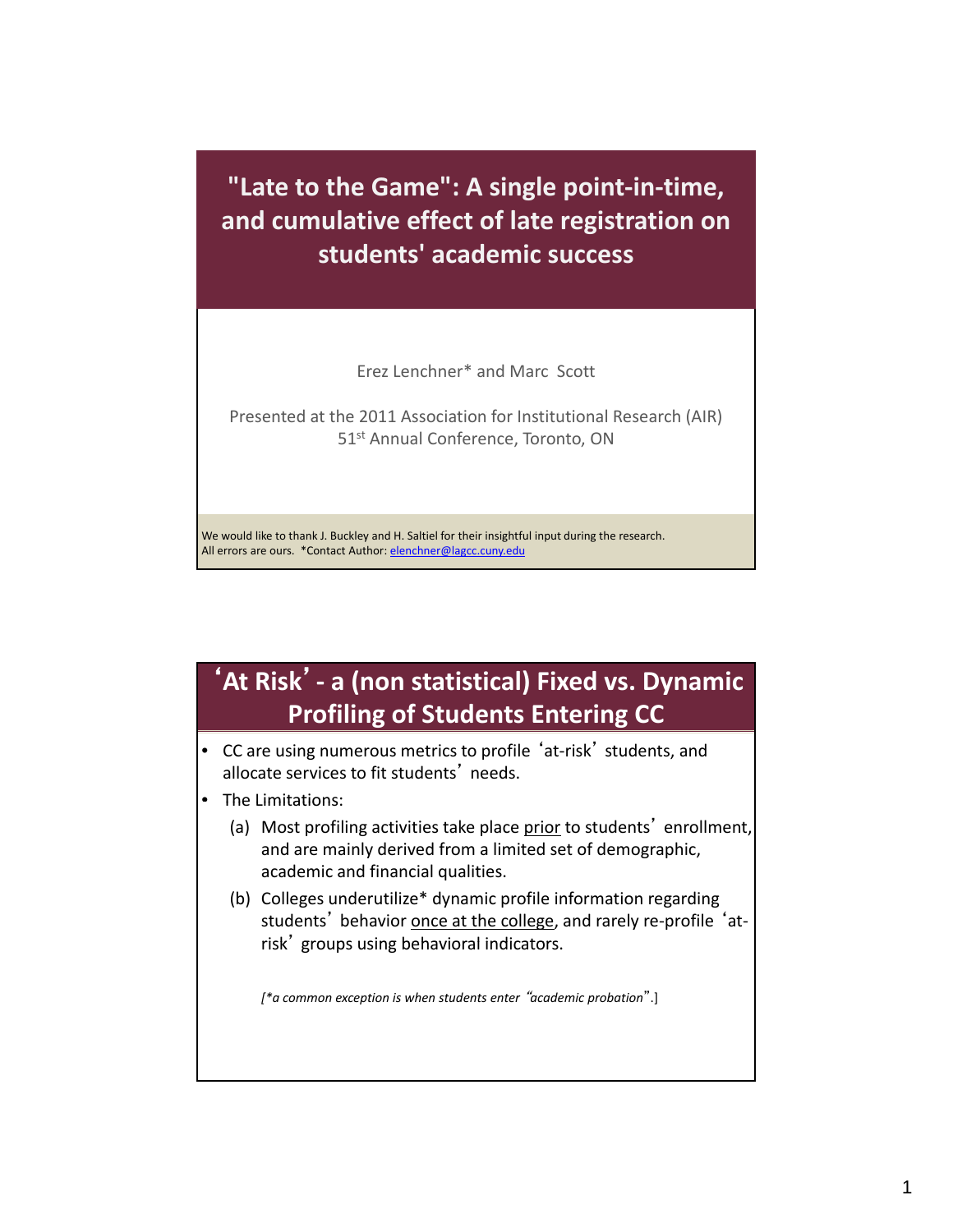## '**At Risk**'**‐ a (non statistical) Fixed vs. Dynamic Profiling of Students Entering CC (II)**

- The Challenge:
	- (a) Recognize students needing support services.
	- (b) Correctly allocating services to students who need them.
	- (c) Match student need with the correct services.
	- (d) Maximize the utilization of dynamic information collected regarding student patterns once at the college.
- • Potential Dynamic Indicators of 'At‐Risk' Status:
	- (a) Students who delay their course registrations to college ("Late to the game")
	- (b) Students who 'cruise' or 'swirl', and do not make progress towards a degree.
	- (c) Students who constantly change their class schedule.
	- (d) Students who jeopardize their financial aid package due to a single schedule change.

## **Study Objectives**

- Demonstrate that colleges can use their information systems to recognize delayed registration, as an 'at risk' pattern.
- • Demonstrate that students dynamic behavior can be used to evaluate future performances.
- • Adding to the previous studies, demonstrate that there is a 'late' effect, and that it:
	- remains over time,
	- may be cumulative,
	- remains in place after controlling for common covariates,
	- Is robust controlling for time‐dependent variation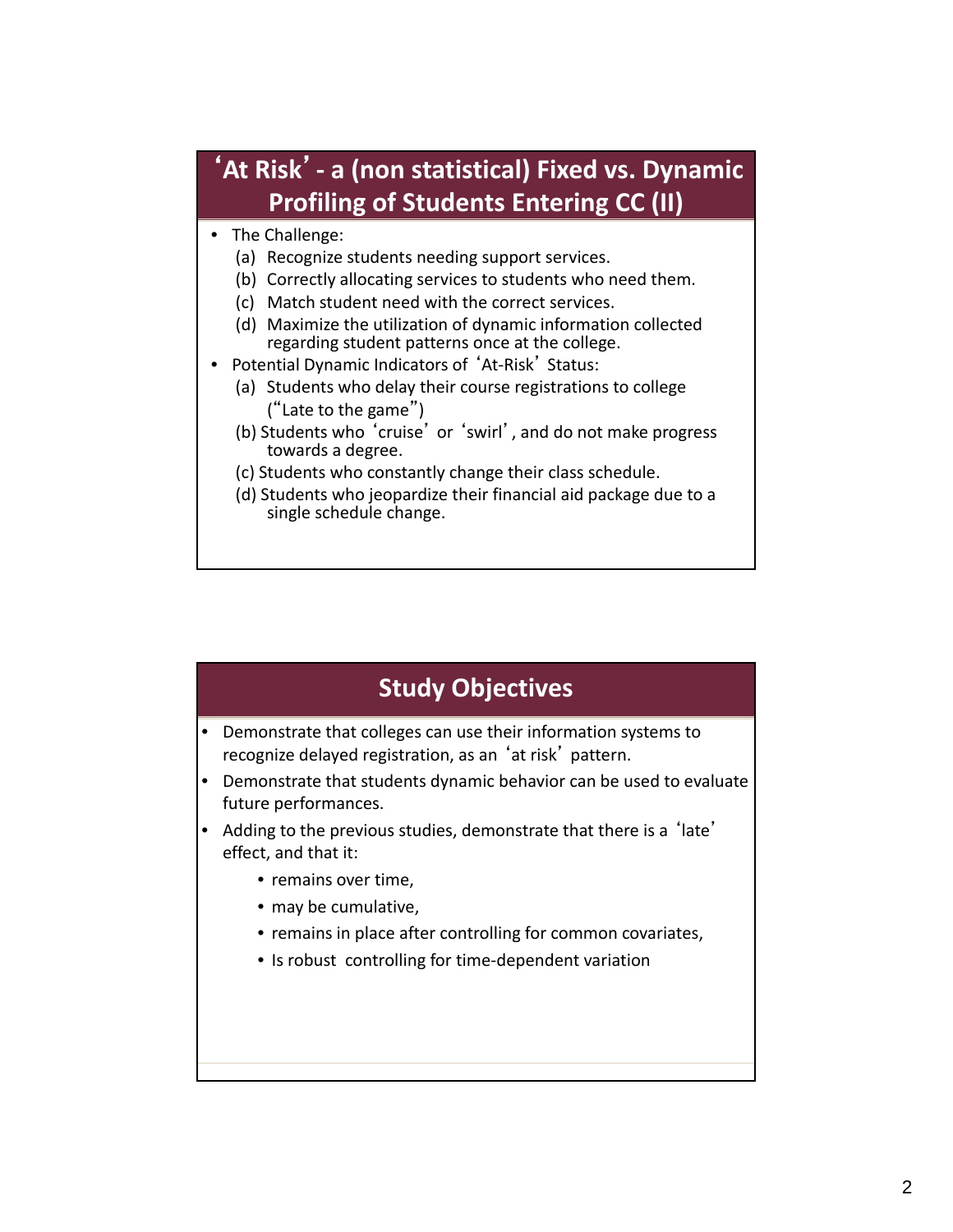

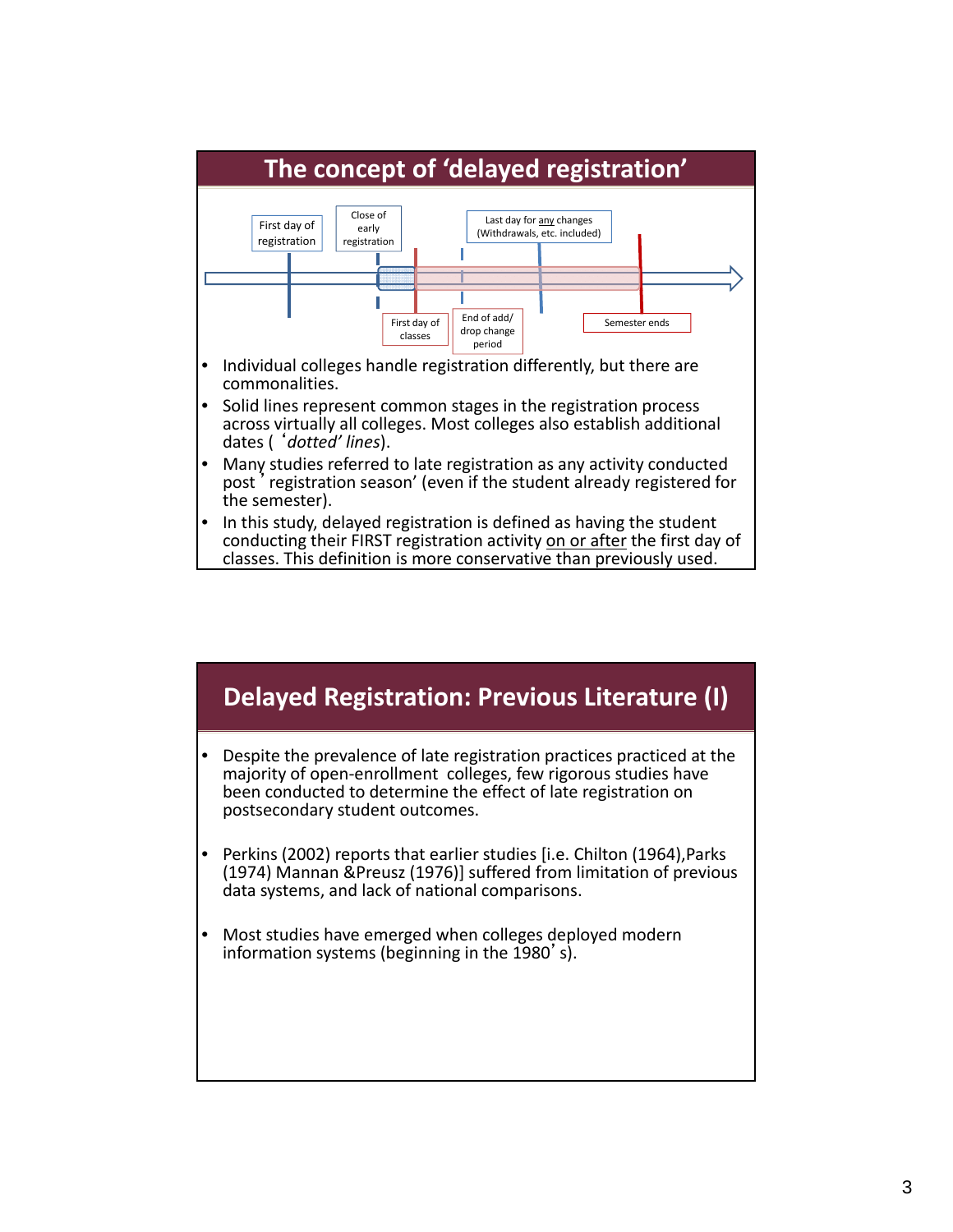## **Delayed Registration (II): Previous Findings**

Research results were mixed, but mostly negative:

- • Late registration associated with lower grades relative to the average class grade (i.e. Ford et al., 2008; Neighbors, 1996; Safer, 2009; Smith et al., 2002; Summers, 2000), and lower GPA in absolute terms (i.e. Roueche & Roueche, 1994a; Sova, 1986, Hiller: 2005)
- • Late registrants were less likely to complete their courses, (i.e. Roueche & Roueche, 1994a; Sova, 1986, Hiller: 2005)
- • Late registrants were less likely retain for consecutive terms (i.e. Summers:2000, Smith et. al 2002, Freer‐Weiss: 2004, Johnson: 2006).

#### **The Previous Literature (III): Challenges and drawbacks**

- The magnitude of late registration effect varied, and so did the ability to control for alternative covariates. •
- The population, study‐period, and the definition of characteristics defining a late registrant varied widely.
- The method use to control for variation usually did not control for<br>time-dependent variation and for random errors over time. • time‐dependent variation and for random errors over time.
- Overall, the majority of studies were challenged by:
	- a single semester/point‐in‐time examination.
	- – *relatively* small samples (though recent studies used larger samples)
	- confined to a single campus, or even single major, with no reference point for comparison,
	- Limited control for *covariates.*
	- Lack of control for students changing over time, limited control for time‐dependent variables.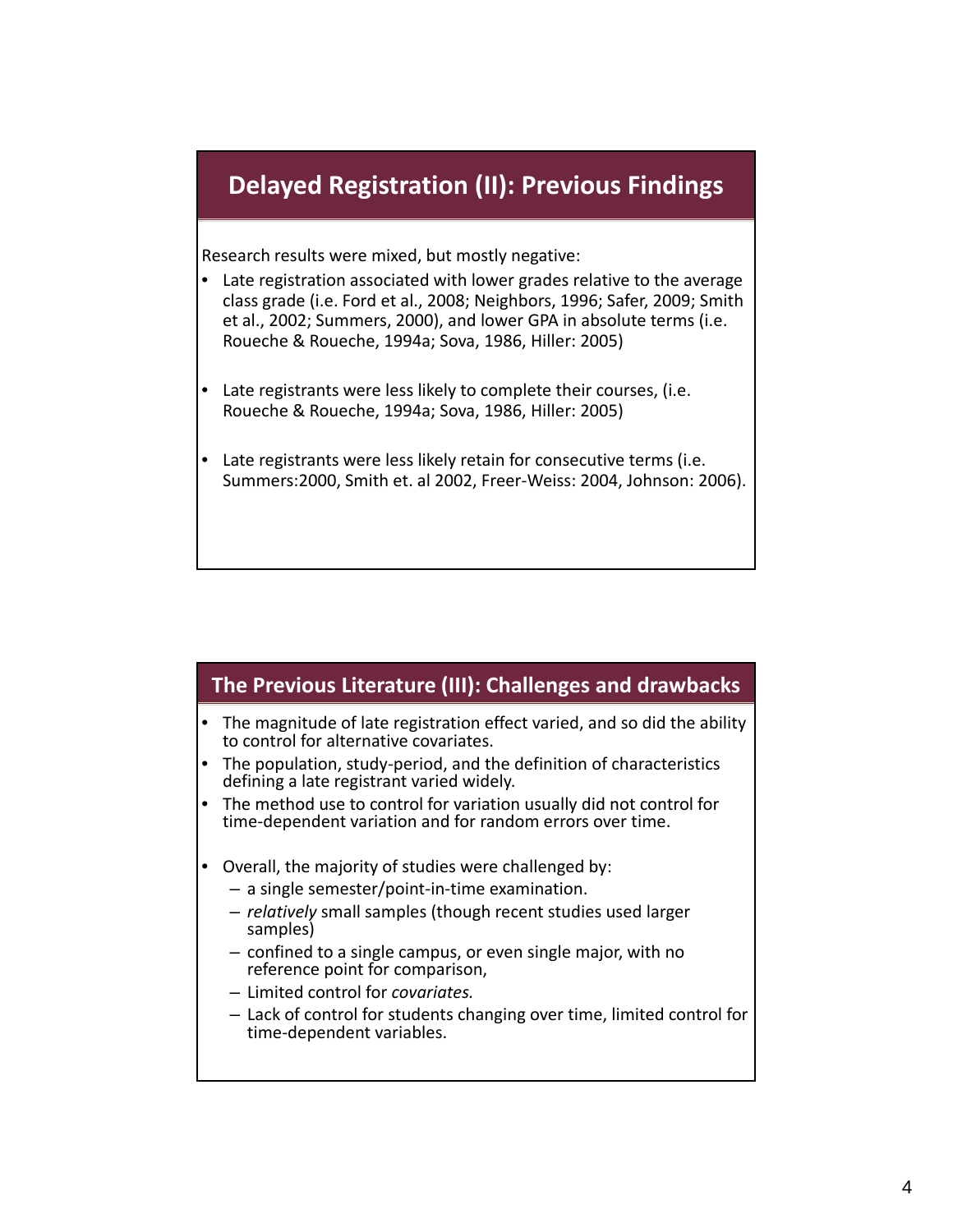## **Employing growth‐curve models: Current Study(I)**

- • Growth‐curve models were used to analyze the effect of late registration as a behavioral indicator.
- This study uses a sample of more than 3,000 students entering an urban, 2‐year community college.
- Records were derived for students entering the college in 2004, and followed through 2009. •
- • The time‐frame was selected to allow for longitudinal evaluation, and to maintain an equivalent cohort to BPS 2004:09. Urban CC account for more than two thirds of all CC students nationwide.
- Student level qualities were derived for each semester. Any changes<br>in these over time are controlled for. • in these over time are controlled for.

## **Employing growth‐curve models: Data Structure(II)**

• Conceptual illustration:

| ID   | Semester       | AGE   | Late<br>Registration | delav | <b>GPA</b> | <b>Credits</b> | Cumulative Semester Semester Cumulative<br><b>Credits</b> | Hispanic? | $\cdots$ |
|------|----------------|-------|----------------------|-------|------------|----------------|-----------------------------------------------------------|-----------|----------|
| 1234 |                | 29.56 | 0                    | 0     |            | 0              | 0                                                         | 0         |          |
| 1234 | $\overline{2}$ | 30.06 |                      |       | 3.784      | 5              | 5                                                         | 0         |          |
| 1234 | 3              | 30.56 | 0                    | 1     | 3.623      | 4              | 9                                                         | 0         |          |
| 2345 | 1              | 46.36 |                      | 1     | 3.426      | 3              |                                                           |           |          |
| 2345 | 2              | 46.86 |                      |       | 3.555      | 6              | q                                                         |           |          |

- The student record is derived for each semester.
- By including the full student profile (trajectory), one can control for<br>observed characteristics, as well as systematic differences in student performance unaccounted for by other predictors • By including the full student profile (trajectory), one can control for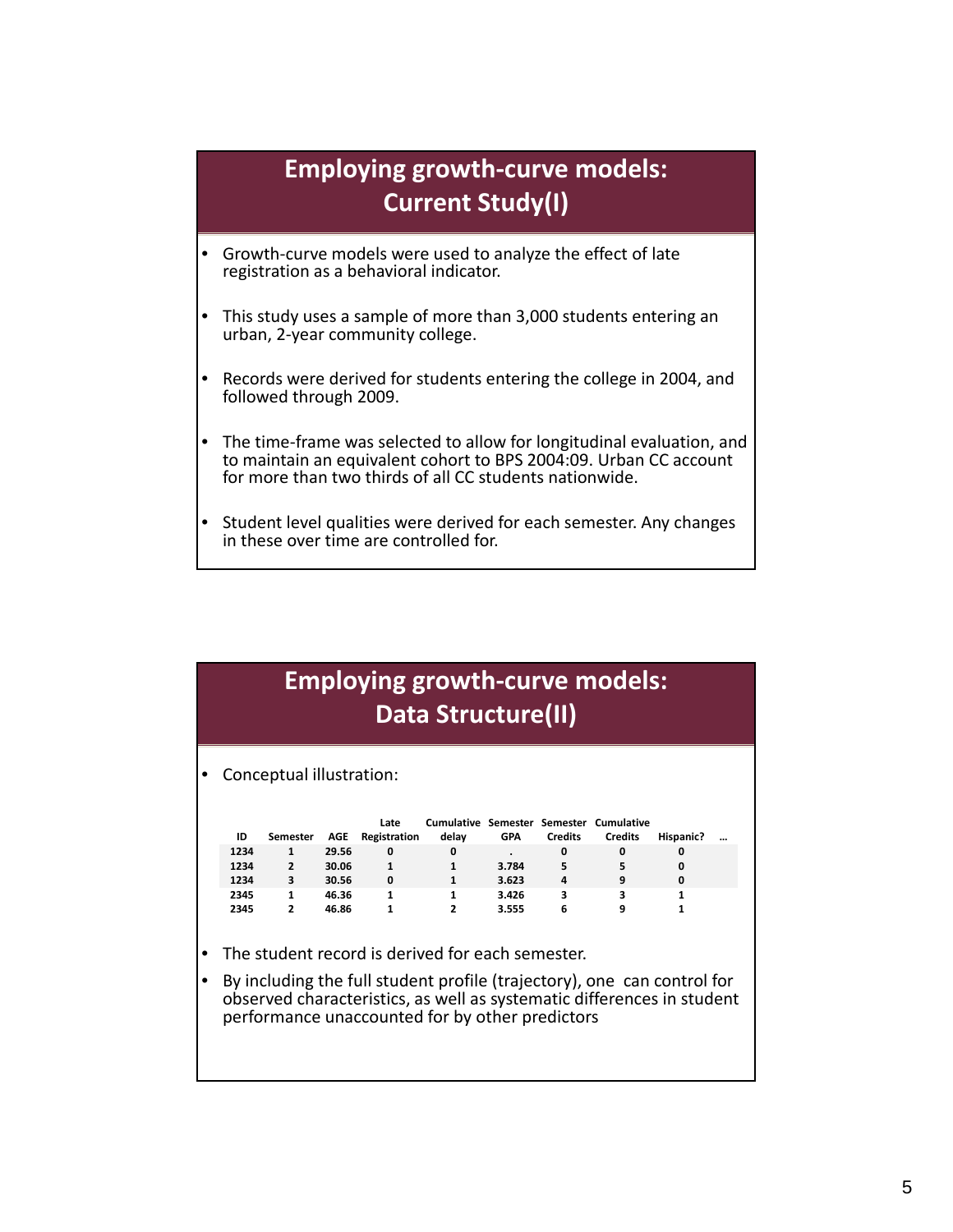#### **Analysis Structure (I)**

Growth curve models are organized as follows:

$$
Y_{it} = X_{it} \beta + Z_{it} \delta_i + \varepsilon_{it}
$$

**With** 

$$
\delta_i \sim N(0, G), \quad \varepsilon_{it} \sim N(0, R)
$$

 The δ capture systematic, *between* individual differences and the ε capture all *within* subject, unexplained differences. In typical models, these terms are univariate, independent of each other, with constant variance. In our models,

$$
G = \left(\begin{array}{cc} \sigma_{\delta_0}^2 & 0 \\ 0 & \sigma_{\delta_r}^2 \end{array}\right), \quad R = \sigma_{\varepsilon}^2
$$

#### **Analysis Structure (II)**

 The X terms are potentially time‐dependent predictors, Z is captures and individual‐specific level and linear trend, by setting it as follows: Z =(1,time) for a single subject in our models.

The subject-specific effects δ=( $\delta_{\text{o}}$ , δ<sub>T</sub>)' model the correlation structure within subject (one would expect individuals to maintain approximately the same level and trend, net of any other predictors/trends, across their enrollment)

 One cannot pool time periods, and thus use all of the information available, without imposing some control for between subject  differences as we have done. *In other words, OLS applied to longitudinal data violates the independence assumption*.

 These subject‐level controls ensure a form of robustness, as well, since time‐constant differences between subjects are controlled (we explored fixed effects, rather than random effects model forms and the findings are robust to these two approaches to heterogeneity controls)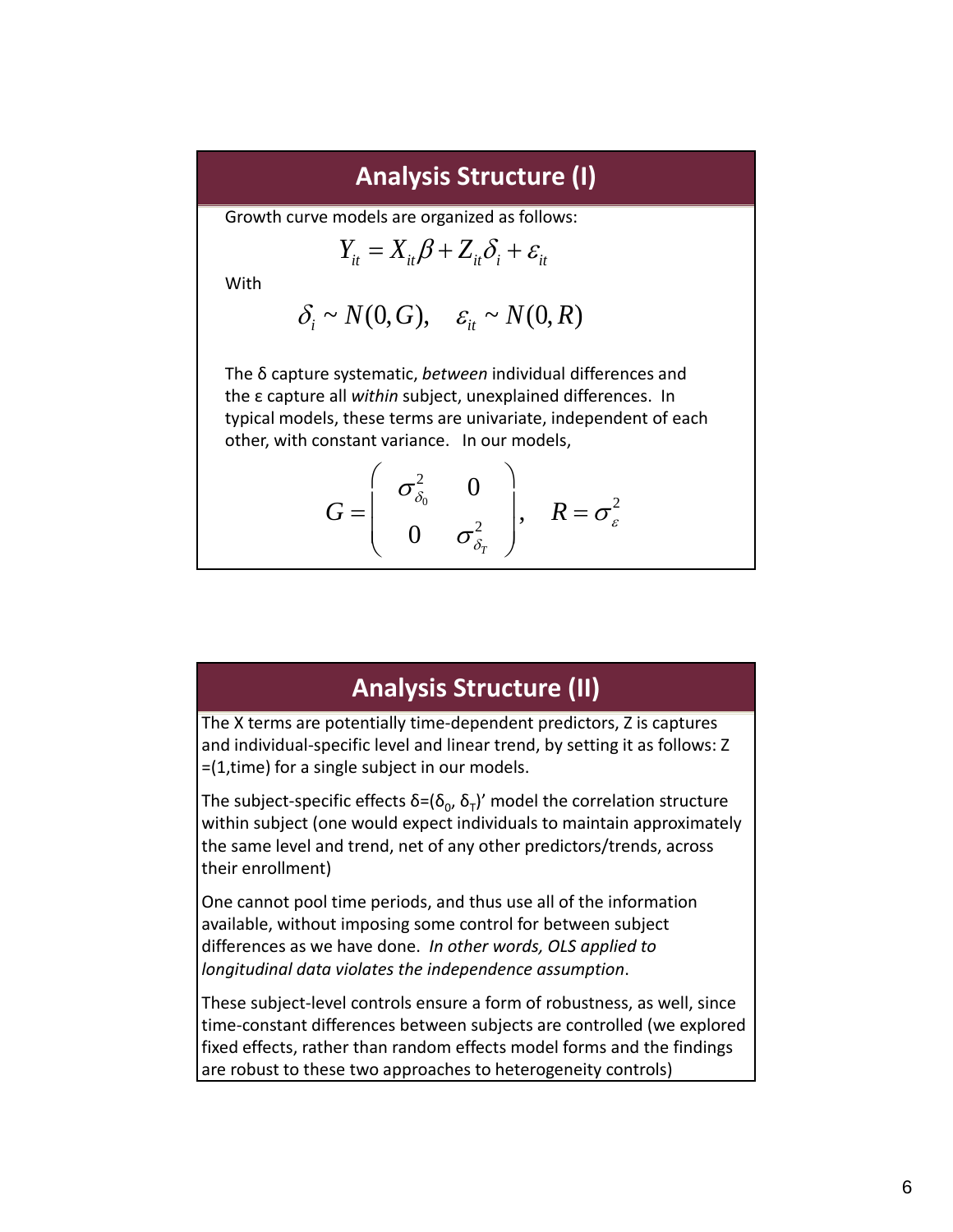# **Analysis Structure (III): Misc. Tech.** •The models were fit using restricted maximum likelihood estimation in Stata v11.2 with the xtmixed procedure. •Due to 'time‐dependent' constraints (presentation time), today's review would address term GPA and cumulative GPA as central •The effect of late registration presented applies to other academic outcomes as well, i.e. credits earned. outcomes.

## **Model 1 and model 2: lateness effect**

Model 1:

 $TGPA_{it} = b_0 + b_1t + b_2Sem1_{it} + b_3Sem7tol2_{it} + \delta_{0i} + \delta_{Tt}t + \varepsilon_{it}$ 

 We controlled for first semester and semester in years 4‐6 because the baseline pattern was non‐linear. First terms tended to be higher GPA; later terms also showed some difference as a whole.

Model 2:  
\n
$$
TGPA_{it} = b_0 + b_1t + b_2 Sem1_{it} + b_3 Sem7t012_{it}
$$
  
\n $+b_4 Late_{it} + b_5 Late_{it} \times Sem7t012_{it} + \delta_{0i} + \delta_{Ti}t + \varepsilon_{it}$ 

 This model allows the late registration effect to differ in the early and later semesters, a pattern we noted as we explored the functional form of the model for robustness.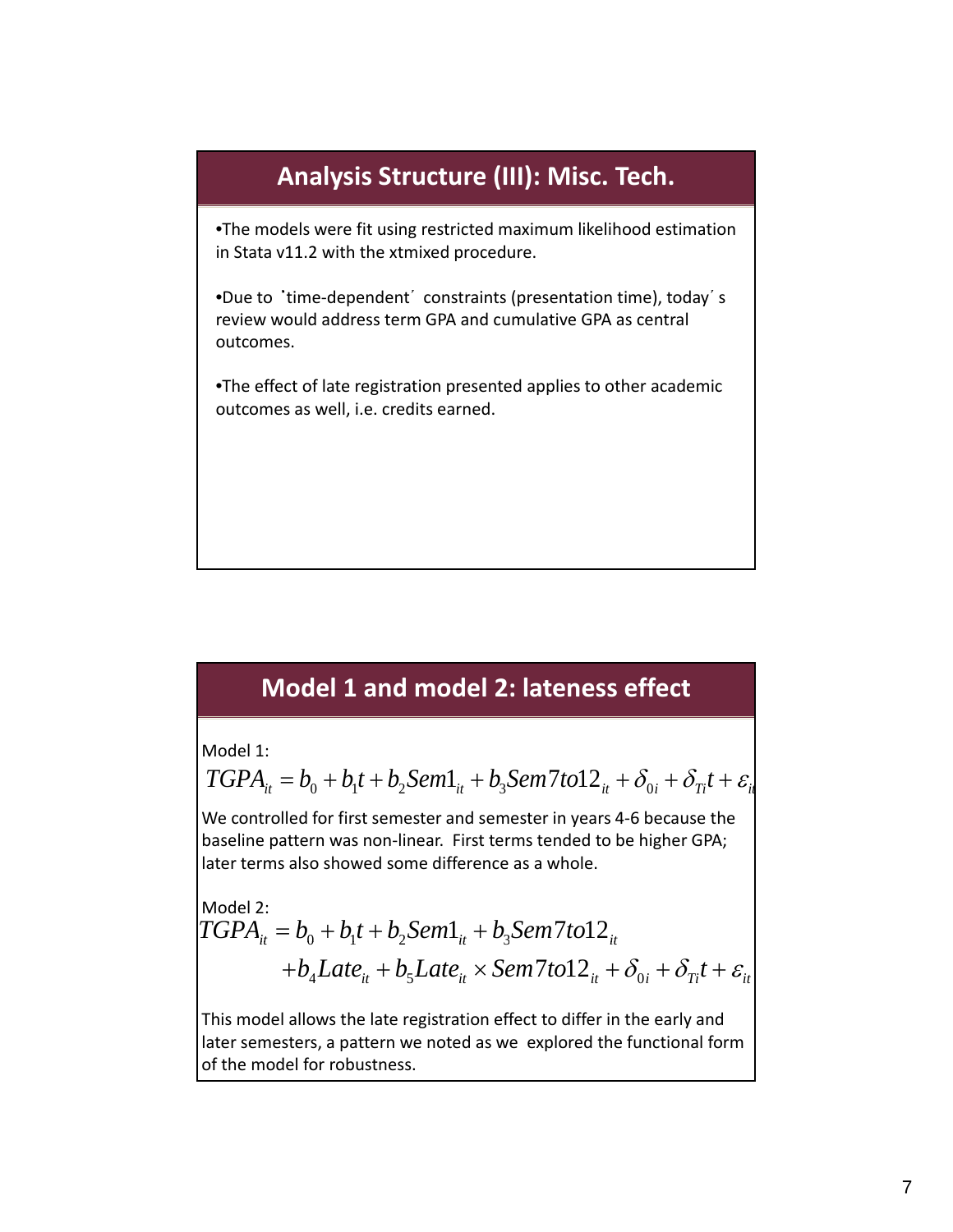### **Model 1 and model 2: lateness effect**

|                                    |          | Model 1 Model 2 |
|------------------------------------|----------|-----------------|
| <b>Block Zero:</b>                 |          |                 |
| Constant                           | 2.183    | 2.191           |
| Time                               | $-0.003$ | 0.000           |
| <b>First Semester</b>              | 0.256    | 0.281           |
| Semester Enrolled is in year IV-VI | 0.111    | 0.103           |
| Block 1: Delayed Registration      |          |                 |
| Late Registration                  |          | $-0.280$        |
| Lateness in year IV-VI             |          | 0.083           |

• Notice the higher GPA in the first term (+.26).

 • Notice the effect of delayed registration is significant and suggests a drop of ‐0.28 in the student GPA for the semester with the delay.

  • Delayed registration in later semester *was not* significantly different from the effect in early semesters in this limited model. This may changes as further controls are added to the model.

| <b>Model 3: Adding demographics</b>  |          |         |          |
|--------------------------------------|----------|---------|----------|
|                                      |          |         |          |
|                                      |          |         |          |
|                                      | Model 1  | Model 2 | Model 3  |
| Block Zero:                          |          |         |          |
| Constant                             | 2.183    | 2.191   | 1.882    |
| Time                                 | $-0.003$ | 0.000   | 0.001    |
| <b>First Semester</b>                | 0.256    | 0.281   | 0.268    |
| Semester Enrolled is in year IV-VI   | 0.111    | 0.103   | 0.099    |
| <b>Block 1: Delayed Registration</b> |          |         |          |
| Late Registration                    |          | -0.280  | $-0.270$ |
| Lateness in year IV-VI               |          | 0.083   | 0.073    |
| <b>Block 2: Demographics</b>         |          |         |          |
| Asian                                |          |         | 0.055    |
| <b>Hispanics</b>                     |          |         | $-0.472$ |
| African American                     |          |         | $-0.582$ |
| <b>Other Minorities</b>              |          |         | $-0.334$ |
| Males                                |          |         | $-0.202$ |
| Age at Entrance                      |          |         | 0.030    |

 • The analysis controls for the common demographics reported in the literature. It suggests that minority students (with the exclusion of Asians) would perform at a lower rate and so would male students.

 • While controlling for the demographic covariates, the effect of late registration remains significant and accounts for a decline of 0.27 in the student GPA.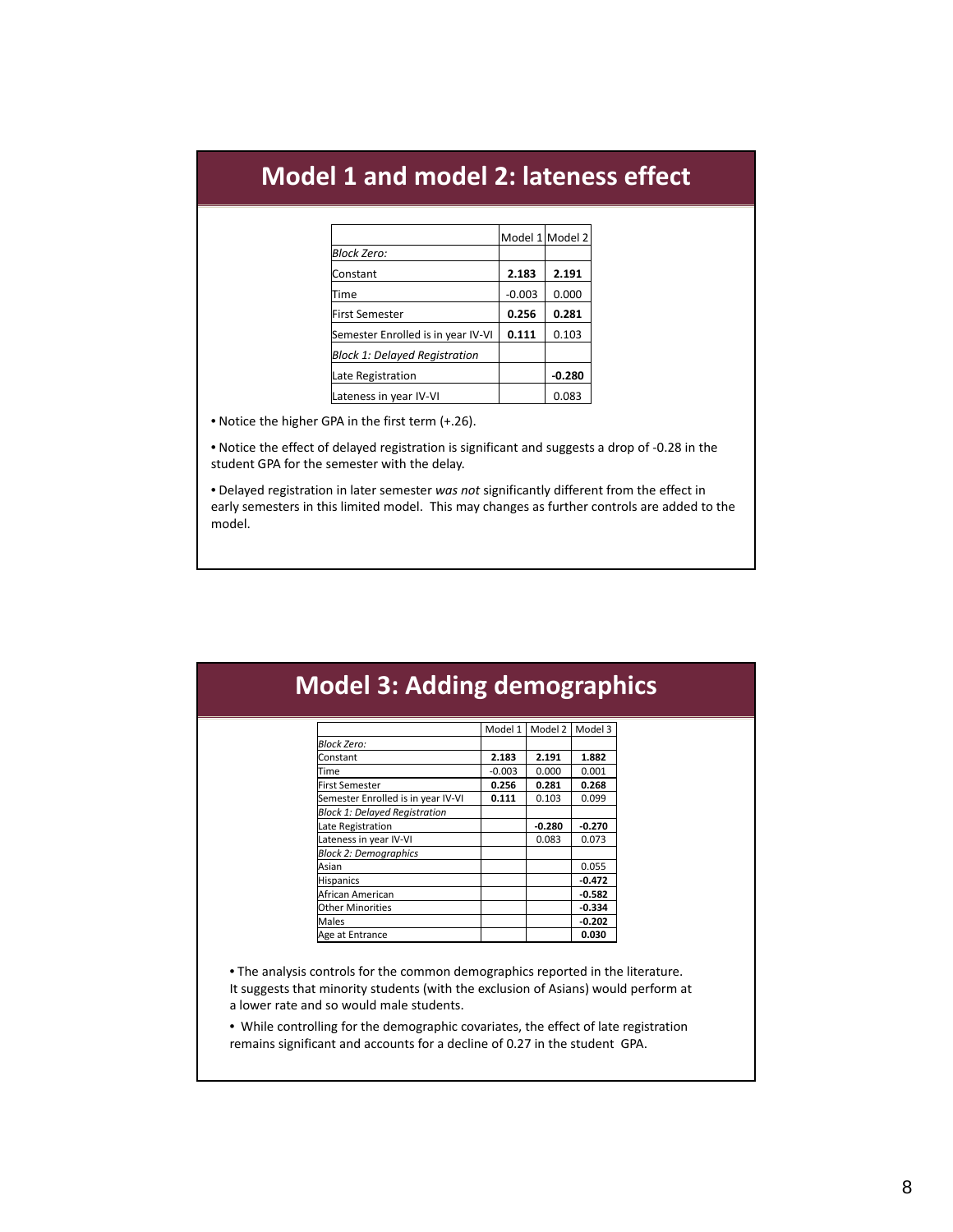## **Model 4: Adding academic qualities**

|                                      | Model 1  | Model 2  | Model 3  | Model 4  |
|--------------------------------------|----------|----------|----------|----------|
| <b>Block Zero:</b>                   |          |          |          |          |
| Constant                             | 2.183    | 2.191    | 1.882    | 1.988    |
| Time                                 | $-0.003$ | 0.000    | 0.001    | $-0.023$ |
| <b>First Semester</b>                | 0.256    | 0.281    | 0.268    | 0.293    |
| Semester Enrolled is in year IV-VI   | 0.111    | 0.103    | 0.099    | 0.135    |
| <b>Block 1: Delayed Registration</b> |          |          |          |          |
| Late Registration                    |          | $-0.280$ | $-0.270$ | $-0.253$ |
| Lateness in year IV-VI               |          | 0.083    | 0.073    | 0.169    |
| <b>Block 2: Demographics</b>         |          |          |          |          |
| Asian                                |          |          | 0.055    | 0.004    |
| <b>Hispanics</b>                     |          |          | $-0.472$ | $-0.432$ |
| African American                     |          |          | $-0.582$ | $-0.541$ |
| <b>Other Minorities</b>              |          |          | $-0.334$ | $-0.324$ |
| Males                                |          |          | $-0.202$ | $-0.201$ |
| Age at Entrance                      |          |          | 0.030    | 0.030    |
| <b>Block 3: Academics</b>            |          |          |          |          |
| <b>GED Recipient</b>                 |          |          |          | 0.175    |
| <b>Remedial Reading</b>              |          |          |          | 0.082    |
| <b>Remedial Math</b>                 |          |          |          | $-0.199$ |
| <b>Remedial Writing</b>              |          |          |          | $-0.104$ |
| <b>Total Credits to date</b>         |          |          |          | 0.005    |
| Part Time                            |          |          |          | $-0.165$ |

 •The effect of student delayed registration upholds. Delayed registration leads to lowering student GPA by 0.25 points.

 •Students who require remedial math, writing or enroll part time at a given semester, are likely to earn lower GPA.

|                                      |          |          | Model 1 Model 2 Model 3 | Model 4  | Model 5  |  |
|--------------------------------------|----------|----------|-------------------------|----------|----------|--|
| <b>Block Zero:</b>                   |          |          |                         |          |          |  |
| Constant                             | 2.183    | 2.191    | 1.882                   | 1.988    | 1.991    |  |
| time                                 | $-0.003$ | 0.000    | 0.001                   | $-0.023$ | $-0.019$ |  |
| <b>First Semester</b>                | 0.256    | 0.281    | 0.268                   | 0.293    | 0.288    |  |
| Semester Enrolled is in year IV-VI   | 0.111    | 0.103    | 0.099                   | 0.135    | 0.134    |  |
| <b>Block 1: Delayed Registration</b> |          |          |                         |          |          |  |
| Late Registration                    |          | $-0.280$ | $-0.270$                | $-0.253$ | $-0.246$ |  |
| Lateness in year IV-VI               |          | 0.083    | 0.073                   | 0.169    | 0.180    |  |
| <b>Block 2: Demographics</b>         |          |          |                         |          |          |  |
| Asian                                |          |          | 0.055                   | 0.004    | 0.001    |  |
| <b>Hispanics</b>                     |          |          | $-0.472$                | $-0.432$ | $-0.389$ |  |
| African American                     |          |          | $-0.582$                | $-0.541$ | $-0.505$ |  |
| <b>Other Minorities</b>              |          |          | $-0.334$                | $-0.324$ | $-0.303$ |  |
| Males                                |          |          | $-0.202$                | $-0.201$ | $-0.209$ |  |
| Age at Entrance                      |          |          | 0.030                   | 0.030    | 0.028    |  |
| <b>Block 3: Academics</b>            |          |          |                         |          |          |  |
| <b>GED Recipient</b>                 |          |          |                         | 0.175    | 0.181    |  |
| <b>Remedial Reading</b>              |          |          |                         | 0.082    | 0.089    |  |
| <b>Remedial Math</b>                 |          |          |                         | $-0.199$ | $-0.185$ |  |
| <b>Remedial Writing</b>              |          |          |                         | $-0.104$ | $-0.094$ |  |
| Total Credits to date                |          |          |                         | 0.005    | 0.005    |  |
| Part Time                            |          |          |                         | $-0.165$ | $-0.173$ |  |
| <b>Block 4: Finance</b>              |          |          |                         |          |          |  |
| Paid tuition off pocket              |          |          |                         |          | 0.062    |  |
| Paid tuition through aid             |          |          |                         |          | 0.128    |  |
| Pell recipient                       |          |          |                         |          | $-0.233$ |  |
| TAP recipient                        |          |          |                         |          | $-0.017$ |  |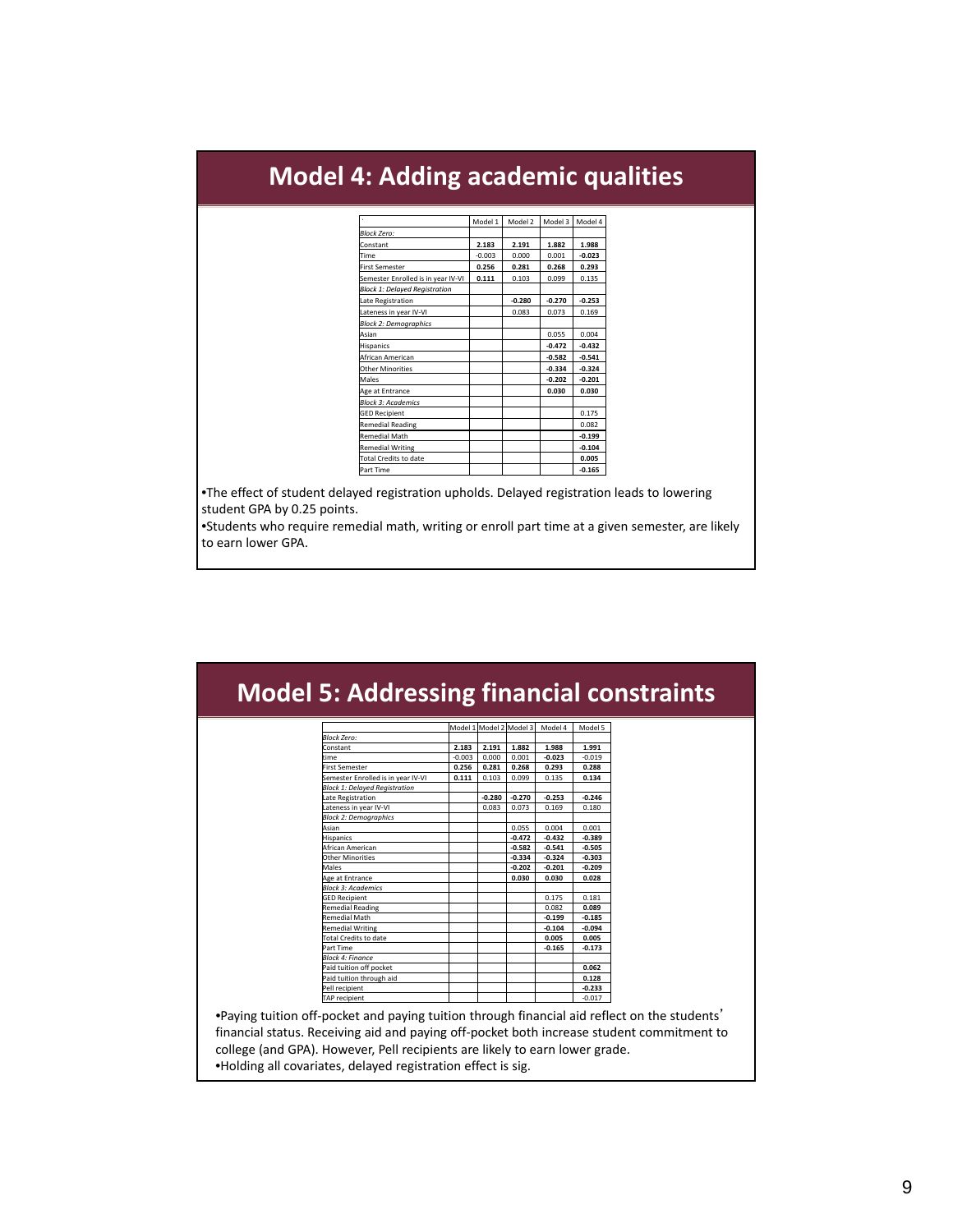#### **Model 6: Other explanations‐ stopout\***  $\sqrt{ }$  Model 1 Model 2 Model 3 Model 4 Model 5 Model 6 *Block Zero:*

|                                      |          | $1100001 + 11100001 + 11100001 + 11100001 +$ |          |          |          |          |
|--------------------------------------|----------|----------------------------------------------|----------|----------|----------|----------|
| <b>Block Zero:</b>                   |          |                                              |          |          |          |          |
| Constant                             | 2.183    | 2.191                                        | 1.882    | 1.988    | 1.991    | 2.003    |
| Time                                 | $-0.003$ | 0.000                                        | 0.001    | $-0.023$ | $-0.019$ | $-0.030$ |
| <b>First Semester</b>                | 0.256    | 0.281                                        | 0.268    | 0.293    | 0.288    | 0.287    |
| Semester Enrolled is in year IV-VI   | 0.111    | 0.103                                        | 0.099    | 0.135    | 0.134    | 0.135    |
| <b>Block 1: Delaved Reaistration</b> |          |                                              |          |          |          |          |
| ate Registration                     |          | $-0.280$                                     | $-0.270$ | $-0.253$ | $-0.246$ | $-0.248$ |
| ateness in year IV-VI                |          | 0.083                                        | 0.073    | 0.169    | 0.180    | 0.193    |
| <b>Block 2: Demographics</b>         |          |                                              |          |          |          |          |
| Asian                                |          |                                              | 0.055    | 0.004    | 0.001    | 0.001    |
| Hispanics                            |          |                                              | $-0.472$ | $-0.432$ | $-0.389$ | $-0.390$ |
| African American                     |          |                                              | $-0.582$ | $-0.541$ | $-0.505$ | $-0.506$ |
| <b>Other Minorities</b>              |          |                                              | $-0.334$ | $-0.324$ | $-0.303$ | $-0.309$ |
| Males                                |          |                                              | $-0.202$ | $-0.201$ | $-0.209$ | $-0.209$ |
| Age at Entrance                      |          |                                              | 0.030    | 0.030    | 0.028    | 0.028    |
| <b>Block 3: Academics</b>            |          |                                              |          |          |          |          |
| <b>GED Recipient</b>                 |          |                                              |          | 0.175    | 0.181    | 0.172    |
| Remedial Reading                     |          |                                              |          | 0.082    | 0.089    | 0.090    |
| <b>Remedial Math</b>                 |          |                                              |          | $-0.199$ | $-0.185$ | $-0.185$ |
| Remedial Writing                     |          |                                              |          | $-0.104$ | $-0.094$ | $-0.096$ |
| <b>Total Credits to date</b>         |          |                                              |          | 0.005    | 0.005    | 0.006    |
| Part Time                            |          |                                              |          | $-0.165$ | $-0.173$ | $-0.176$ |
| <b>Block 4: Finance</b>              |          |                                              |          |          |          |          |
| Paid tuition off pocket              |          |                                              |          |          | 0.062    | 0.063    |
| Paid tuition through aid             |          |                                              |          |          | 0.128    | 0.130    |
| Pell recipient                       |          |                                              |          |          | $-0.233$ | $-0.232$ |
| <b>TAP</b> recipient                 |          |                                              |          |          | $-0.017$ | $-0.015$ |
| <b>Block 5: Stopout</b>              |          |                                              |          |          |          |          |
| Returned from stopout                |          |                                              |          |          |          | 0.184    |

 •It is possible that delayed registration may reflect a positive outcome, i.e. returning to college from a stopout. The study examined that possibility as well. The effect of students' return from stopout is positive.

•Yet, delayed registration remains a significant negative indicator to students' success.

| <b>Examining the variances</b>                                                                                             |                |                     |                     |                        |                                                                                                                                                                                     |  |  |  |
|----------------------------------------------------------------------------------------------------------------------------|----------------|---------------------|---------------------|------------------------|-------------------------------------------------------------------------------------------------------------------------------------------------------------------------------------|--|--|--|
|                                                                                                                            | Model          | $\sigma_{\delta 0}$ | $\sigma_{\delta t}$ | $\sigma_{\varepsilon}$ |                                                                                                                                                                                     |  |  |  |
|                                                                                                                            | 1              | 0.913               | 0.101               | 0.822                  |                                                                                                                                                                                     |  |  |  |
|                                                                                                                            | $\overline{2}$ | 0.900               | 0.100               | 0.823                  |                                                                                                                                                                                     |  |  |  |
|                                                                                                                            | 3              | 0.819               | 0.098               | 0.826                  |                                                                                                                                                                                     |  |  |  |
|                                                                                                                            | 4              | 0.764               | 0.088               | 0.833                  |                                                                                                                                                                                     |  |  |  |
|                                                                                                                            | 5              | 0.753               | 0.087               | 0.834                  |                                                                                                                                                                                     |  |  |  |
|                                                                                                                            | 6              | 0.753               | 0.088               | 0.833                  |                                                                                                                                                                                     |  |  |  |
| •The variance components [ $\sigma_{\delta_0}$ and $\sigma_{\delta_1}$ ] are assumed to be independent from each<br>other. |                |                     |                     |                        |                                                                                                                                                                                     |  |  |  |
| adding covariates).                                                                                                        |                |                     |                     |                        | •The variance [of the random intercepts] decreases, as blocks were added to the model.<br>It is reasonable, as some of the variation is captured by 'improving' the model (that is- |  |  |  |
| •Any other variations are considered random noise [SD(residual)].                                                          |                |                     |                     |                        |                                                                                                                                                                                     |  |  |  |
| •At the same time, the relative strength of 'delayed registration' remained strong (in                                     |                |                     |                     |                        |                                                                                                                                                                                     |  |  |  |

terms of both raw and standardized Z scores).